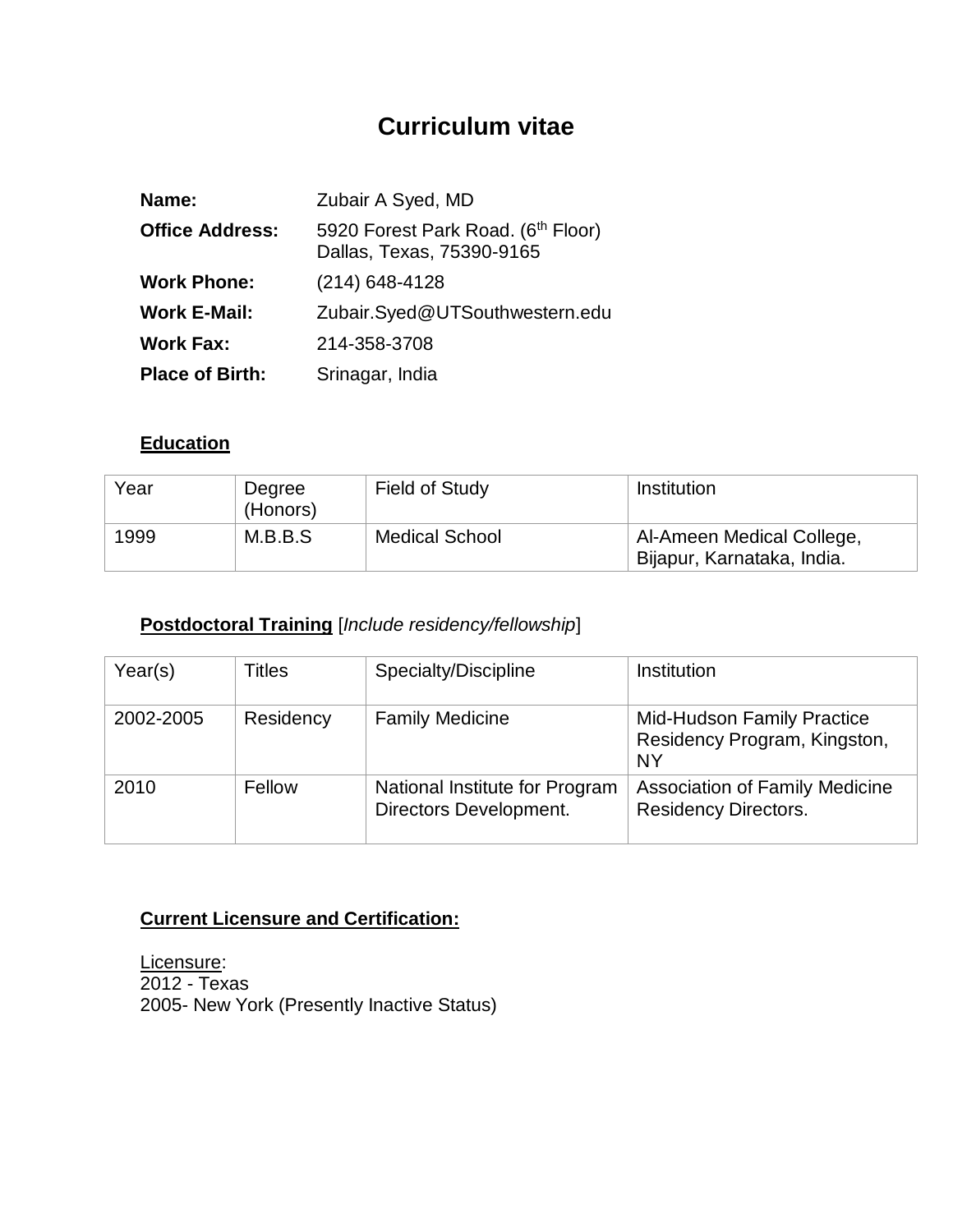## **Board and Other Certification:**

| Year | Organization                                                    |
|------|-----------------------------------------------------------------|
| 2017 | Fellow of American Academy of Family Physicians (FAAFP)         |
| 2015 | American Board of Family Medicine, recertification              |
| 2005 | American Board of Family Medicine, initial certification        |
| 2001 | Education Commission for Foreign Medical Graduate Certification |

#### **Honors/ Awards**

| Year | Name of Honor/Award                                  | <b>Awarding Organization</b>                                  |
|------|------------------------------------------------------|---------------------------------------------------------------|
| 2016 | <b>Family Medicine</b><br>Leadership Experience      | <b>Texas Academy of Family Physicians</b>                     |
| 2014 | Aesculapius Award for<br><b>Teaching Excellence</b>  | UTSW Dept. of Family & Community Medicine                     |
| 2013 | Outstanding<br>Leadership                            | UTSW Dept. of Family & Community Medicine                     |
| 2010 | <b>Outstanding Faculty</b><br><b>Preceptor Award</b> | Mid-Hudson Family Practice Residency Program,<br>Kingston, NY |
| 2007 | <b>Outstanding Faculty</b><br><b>Preceptor Award</b> | Mid-Hudson Family Practice Residency Program,<br>Kingston, NY |
| 2005 | Harri Janssen, MD<br><b>Memorial Award</b>           | Mid-Hudson Family Practice Residency Program,<br>Kingston, NY |

# **Faculty Academic Appointments**

| Year(s)   | Academic Title                                   | Department                              | Academic Institution           |
|-----------|--------------------------------------------------|-----------------------------------------|--------------------------------|
| $2013 -$  | Assistant Professor,                             | Family & Community                      | UT Southwestern Medical        |
| present   | <b>Clinician Track</b>                           | Medicine                                | <b>Center at Dallas</b>        |
| 2005-2012 | <b>Clinical Assistant</b>                        | Department of Family                    | New York College of            |
|           | Professor                                        | Medicine                                | Osteopathic Medicine (NYCOM).  |
| 2010-2012 | Adjunct Professor of<br><b>Clinical Medicine</b> | <b>Department of Family</b><br>Medicine | American University of Antigua |
| 2010-2012 | <b>Adjunct Clinical</b>                          | Department of Family                    | Albert Einstein College of     |
|           | Instructor                                       | Medicine                                | Medicine, NY                   |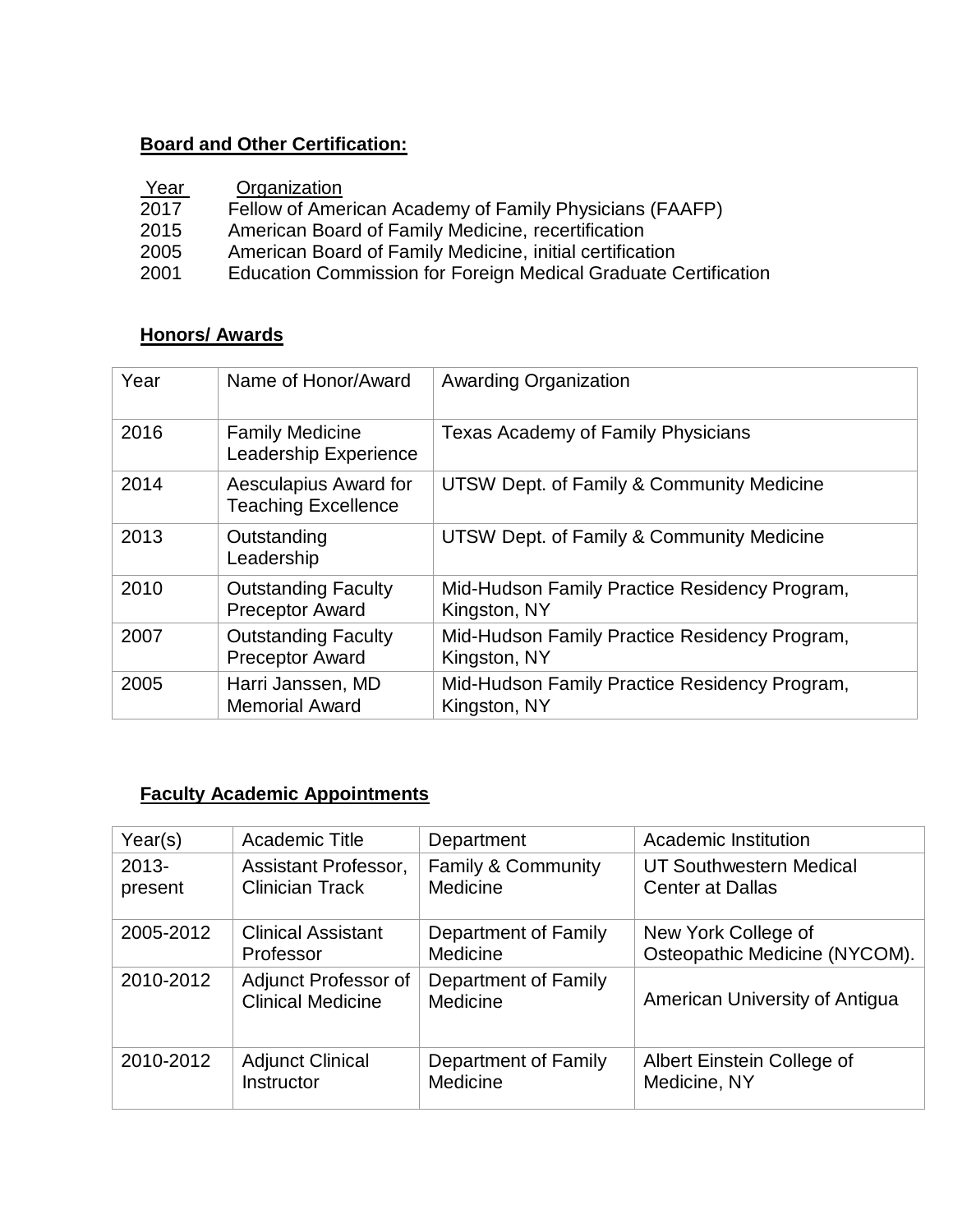## **Appointments at Hospitals/Affiliated Institutions**

| <b>Current</b>   |                       |                                           |                                                                             |
|------------------|-----------------------|-------------------------------------------|-----------------------------------------------------------------------------|
| Year(s)          | <b>Position Title</b> | <b>Department/Division</b>                | <b>Institution</b>                                                          |
| $1/13$ - present | <b>Medical Staff</b>  | <b>Family &amp; Community</b><br>Medicine | <b>Clements University</b><br>Hospital                                      |
| 1/13-present     | <b>Medical Staff</b>  | <b>Family &amp; Community</b><br>Medicine | Zale Lipshy University<br>Hospital                                          |
| 1/13-present     | <b>Medical Staff</b>  | <b>Family &amp; Community</b><br>Medicine | <b>Children's Medical Center</b>                                            |
| 1/13-present     | <b>Medical Staff</b>  | <b>Family &amp; Community</b><br>Medicine | <b>Parkland Memorial Health</b><br>and Hospital System                      |
| <b>Past</b>      |                       |                                           |                                                                             |
| 2005-2012        | <b>Medical Staff</b>  | Department of Family<br>Medicine          | Health Alliance of the<br>Hudson Valley, Kingston<br>Hospital, Kingston, NY |

#### **Major Administrative/Leadership Positions**

| Year(s)       | <b>Position Title</b>                                             | Institution                                                          |
|---------------|-------------------------------------------------------------------|----------------------------------------------------------------------|
| 7/14- present | Program Director, Family &<br><b>Community Medicine</b>           | UT Southwestern Medical Center at<br>Dallas                          |
| $1/13 - 6/14$ | Associate Program Director, Family &<br><b>Community Medicine</b> | UT Southwestern Medical Center at<br><b>Dallas</b>                   |
| 07/12-12/12   | <b>Residency Program Director (Interim)</b>                       | <b>Mid-Hudson Family Medicine</b><br>Residency Program, Kingston, NY |
| 2011-2012     | <b>Residency Clinic Director- (New Paltz)</b><br>site)            | Mid-Hudson Family Medicine<br>Residency Program, Kingston, NY        |
| 10/07-06/12   | Associate Program Director                                        | <b>Mid-Hudson Family Medicine</b><br>Residency Program, Kingston, NY |
| 2005-2012     | <b>Director of Inpatient Services</b>                             | Mid-Hudson Family Medicine<br>Residency Program, Kingston, NY        |

### **Committee Service (***Member, unless noted otherwise)*

| Year(s) | Name of Committee                                                       | Institution/Organization                     |
|---------|-------------------------------------------------------------------------|----------------------------------------------|
|         | 2017-present   Commission on Health Services and<br><b>Managed Care</b> | <b>Texas Academy of Family</b><br>Physicians |
|         | 2015-present   Commission for Academic affairs                          | Texas Academy of Family<br>Physicians        |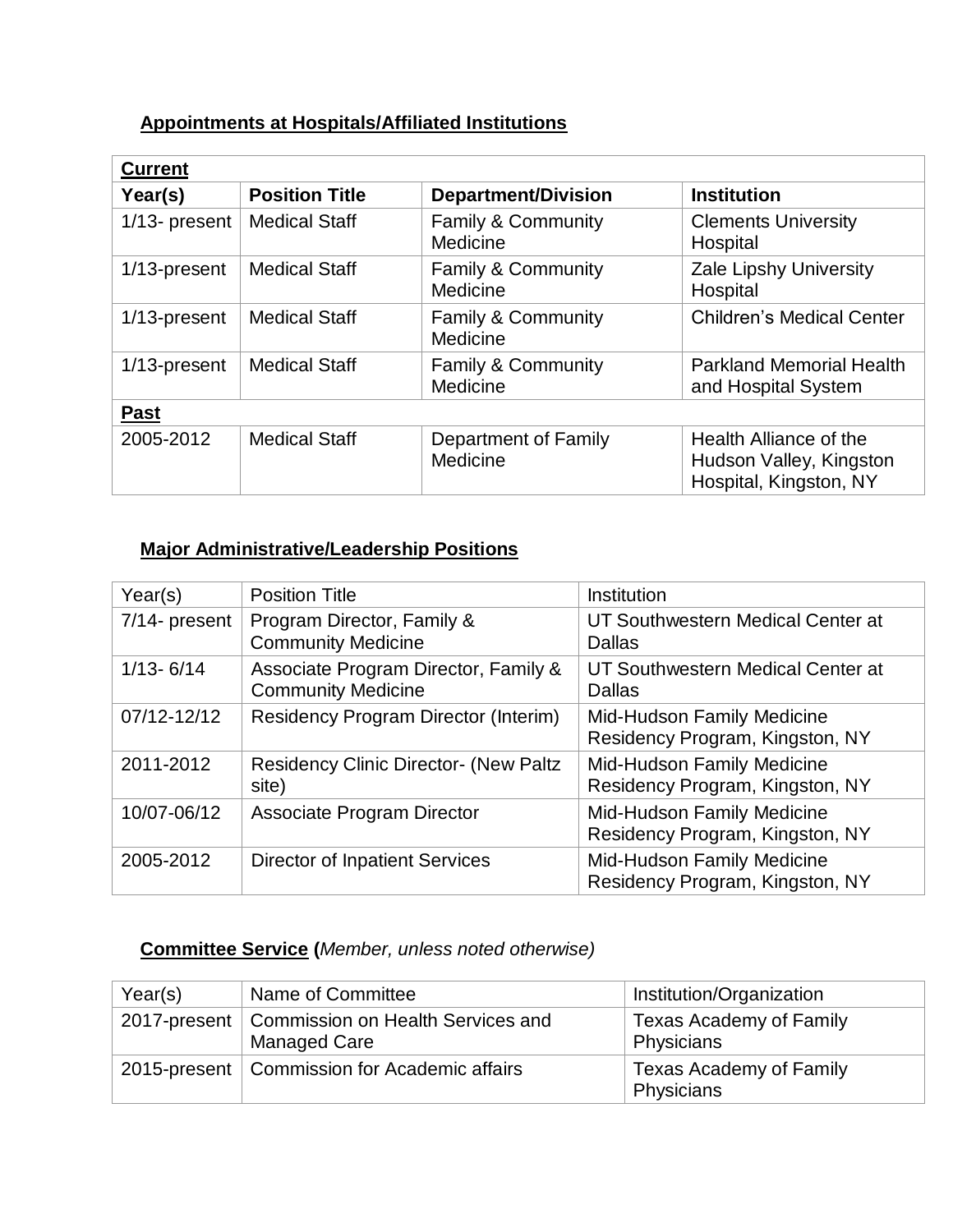| <b>UTSW</b>     |                                                                                         |                                                               |
|-----------------|-----------------------------------------------------------------------------------------|---------------------------------------------------------------|
| 8/15-present    | <b>Resident Evaluation and Supervision</b><br><b>GMEC Subcommittee</b>                  | UT Southwestern Medical Center                                |
| 4/13-present    | Chief of Service, Dept. of Family and<br><b>Community Medicine</b>                      | UT Southwestern Medical Center                                |
| 1/13- present   | Residency Curriculum Committee, Dept. of<br><b>Family and Community Medicine</b>        | UT Southwestern Medical Center                                |
| 1/13- present   | Clinical Competency Committee, Dept. of<br><b>Family and Community Medicine</b>         | UT Southwestern Medical Center                                |
| 1/13- present   | Residency Clinic Executive Committee,<br>Dept. of Family and Community Medicine         | UT Southwestern Medical Center                                |
| 1/13- present   | <b>Residency Inpatient Service Committee,</b><br>Dept. of Family and Community Medicine | UT Southwestern Medical Center                                |
| 1/13- present   | Residency Recruitment Committee, Dept. of<br><b>Family and Community Medicine</b>       | UT Southwestern Medical Center                                |
|                 | <b>UTSW GME Internal Review Panel</b>                                                   |                                                               |
| 11/10/2014      | Sleep Medicine Fellowship Program                                                       |                                                               |
| 05/11/2015      | <b>Epilepsy Fellowship Program</b>                                                      |                                                               |
| <b>Hospital</b> |                                                                                         |                                                               |
| 2007-2012       | <b>Graduate Medical Education Committee</b>                                             | Mid-Hudson Family Medicine<br>Residency Program, Kingston, NY |
| 2011-2012       | <b>EMR Physician Advisory Committee</b>                                                 | Health Alliance of the Hudson<br>Valley, Kingston, NY         |
| 2010-2012       | <b>Medical Staff Credentialing Committee</b>                                            | Health Alliance of the Hudson<br>Valley, Kingston, NY         |
| 2010-2012       | <b>Ethics Committee</b>                                                                 | Health Alliance of the Hudson<br>Valley, Kingston, NY         |

# **Professional Societies**

| Dates           | Society Name, member                                         |
|-----------------|--------------------------------------------------------------|
| 2012-present    | Association of Family Medicine Residency Directors, member   |
|                 | 2005-present   American Academy of Family Physicians, member |
| $2013$ -present | Texas Academy of Family Physicians, member                   |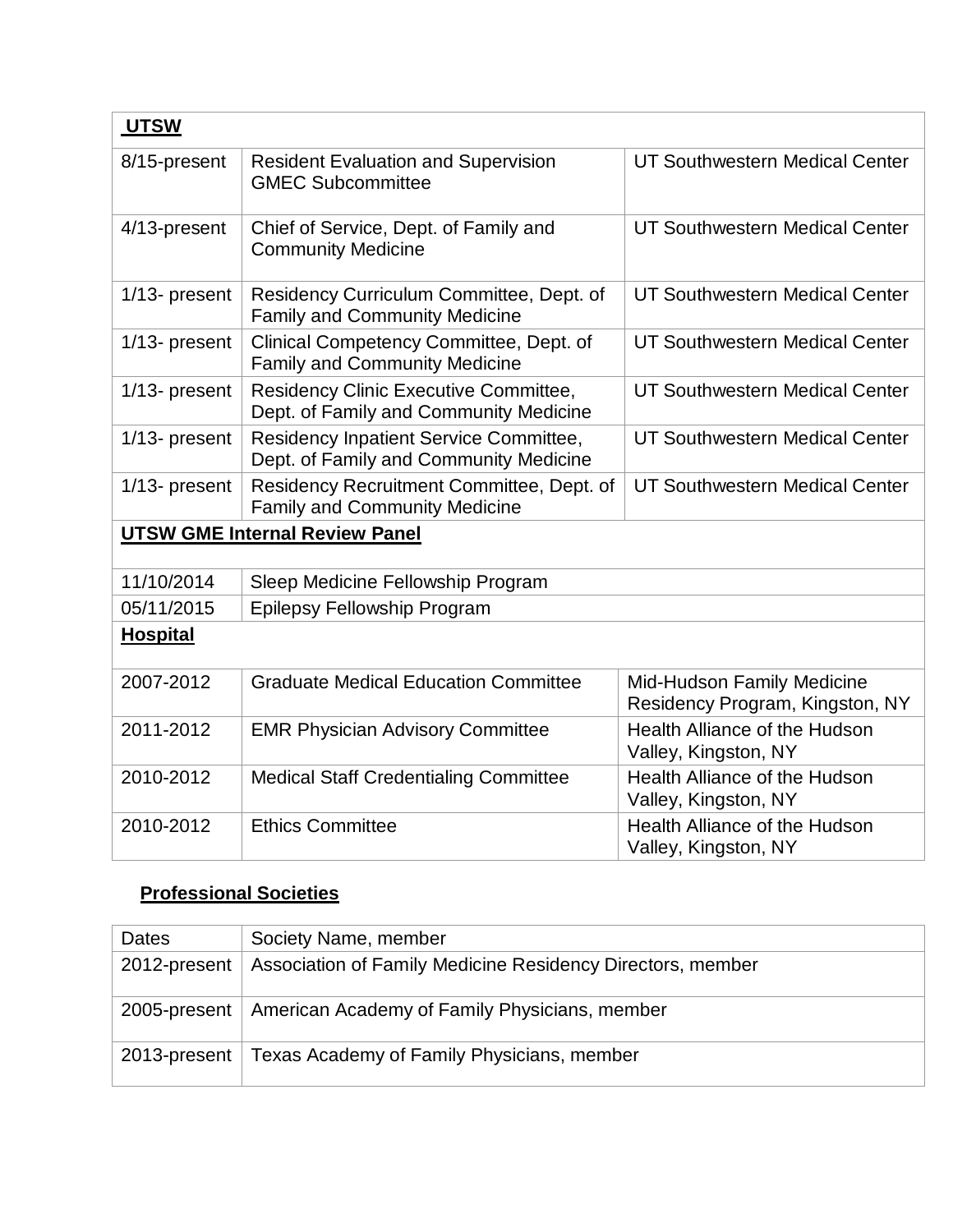### **Peer reviewed Web publication**:

| 1. | Family Medicine Residency Curriculum Guidelines: Health Systems Management<br>http://www.aafp.org/medical-school-residency/program-directors/curriculum.html- Oct '2017                                |
|----|--------------------------------------------------------------------------------------------------------------------------------------------------------------------------------------------------------|
| 2. | Zubair Syed. Cervical Cancer Screening. UT Southwestern Family Medicine Guide. Core<br>topics.<br>http://library.utsouthwestern.edu/portals/fammed/coreTopics/cervical-cancer-screening.pdf - Feb'2015 |

# **Oral Presentation on Completed Research:**

| 1. | Family Medicine Resident and Faculty Research and Scholarly Activity: Identifying Ways<br>to Meet New ACGME Requirements |
|----|--------------------------------------------------------------------------------------------------------------------------|
|    | Tiffany B Kindratt, MPH; Patti Pagels, MPAS, PA; Zubair Ahmed Syed, MD; Nora E.                                          |
|    | Gimpel, MD                                                                                                               |
|    | North American Primary Care Research Group (NAPCRG) 2014 Annual Meeting                                                  |
| 2. | Reinvigorating a Faculty Development Curriculum in a Community Based Family                                              |
|    | Medicine Residency Program."                                                                                             |
|    | National Institute for Program Directors Development (NIPDD) Project, Kansas City, MO-                                   |
|    | June 2010.                                                                                                               |

#### **Non-peer reviewed scientific or medical publications/materials in print or other media:**

| 1. | Poster: "Recommended Curriculum Guidelines for Family Medicine Residents in Health<br>Systems Management"<br>TAFP-11/2016                                                                                   |
|----|-------------------------------------------------------------------------------------------------------------------------------------------------------------------------------------------------------------|
| 2. | Poster: " Impact of rescheduling of hydrocodone combination products and educational<br>interventions on the narcotic prescription patterns in a family medicine residency<br>practice"<br><b>STFM-2015</b> |
| 3. | Poster "Broken Heart Syndrome also known as Tako-tsubo Cardiomyopathy (TCM) or<br>Syndrome - A post seizure complication."<br>FMEC, Hershey, PA-2010.                                                       |
| 4. | Poster "Using EPIC EHR in facilitating post-hospital discharge continuity of care."<br>Program Directors Workshop, Overland Park, Kansas-June 2009.                                                         |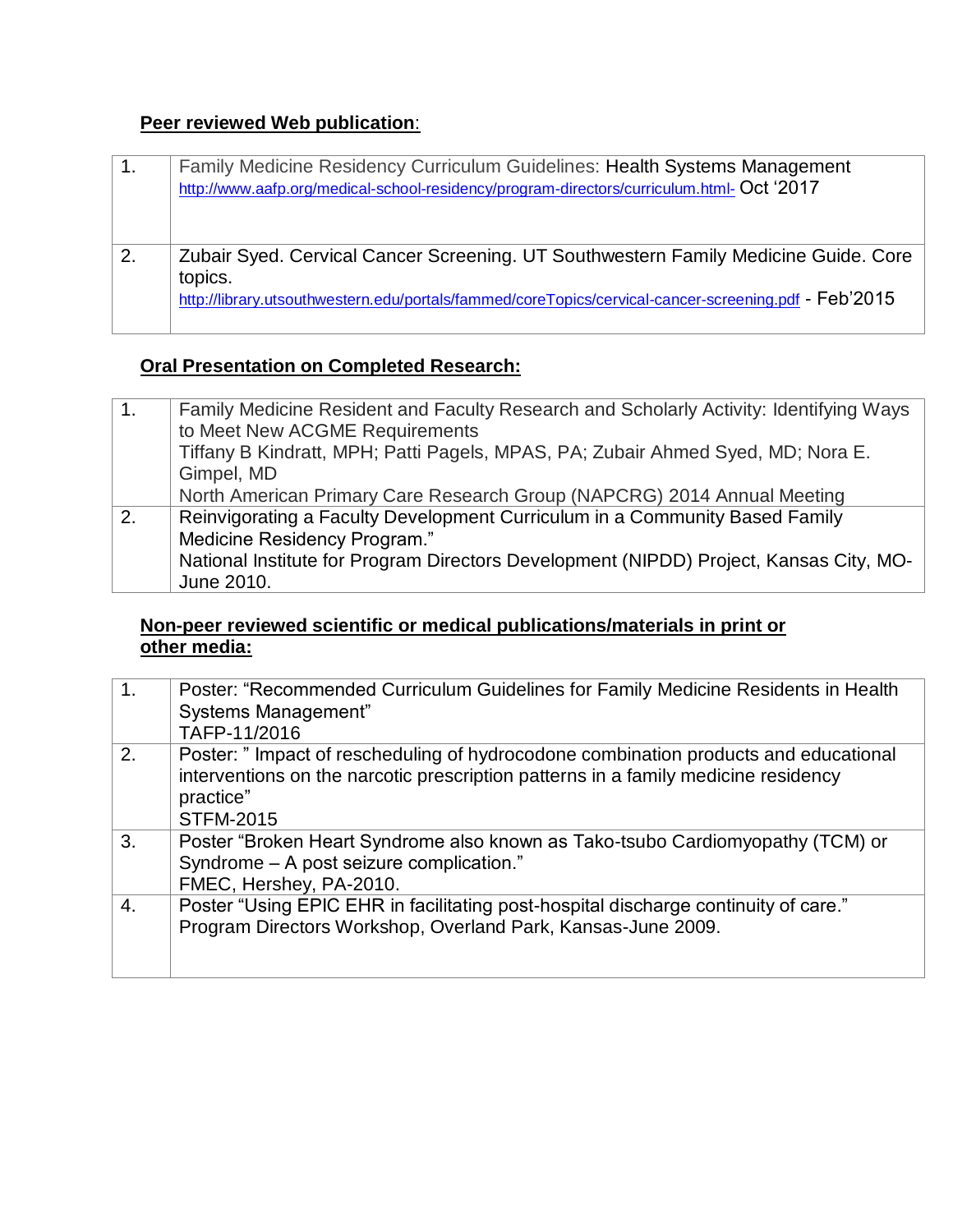### **Community Service:**

| 9/21/17                                                                                                | <b>Community Health Town hall</b><br>discussion/presentation on Diabetes | Valley Ranch Islamic Center,<br>Irving, TX |  |  |
|--------------------------------------------------------------------------------------------------------|--------------------------------------------------------------------------|--------------------------------------------|--|--|
| 2013-present                                                                                           | Supervising/Volunteer Physician                                          | Valley Ranch Islamic Center,<br>Irving, TX |  |  |
| Orman dalam amal yahusta adina at tha lalinia indodukin a fuan lambara hari yang dina banduna tangi ta |                                                                          |                                            |  |  |

Supervising and volunteering at the clinic, providing free and low cost medical services to the underserved and uninsured population of all denominations.

# **TEACHING ACTIVITIES:**

| <b>Dates</b>  | Activity                                                                                                                                            | Institution                                                             |
|---------------|-----------------------------------------------------------------------------------------------------------------------------------------------------|-------------------------------------------------------------------------|
| 1/13-present  | Curriculum development and implementation<br>Dermatology, Radiology and Elective rotations                                                          | <b>UT Southwestern Family</b><br>Medicine                               |
| 1/13-present  | Organize and supervise - Board review session with<br>residents - every 6 weeks.                                                                    | UT Southwestern Family<br>Medicine                                      |
| 7/05-12/12    | Organize and supervise in-patient case presentation<br>and grand rounds by Family Medicine residents<br>every 2 <sup>nd</sup> Tuesday of the month. | Mid-Hudson Family Medicine<br>Residency Program, Kingston,<br><b>NY</b> |
| 7/05-12/12    | Curriculum development and implementation<br><b>ICU</b> rotation                                                                                    | Mid-Hudson Family Medicine<br>Residency Program, Kingston,<br><b>NY</b> |
| 7/05-12/12    | Curriculum development and implementation<br><b>Adult Emergency Medicine</b>                                                                        | Mid-Hudson Family Medicine<br>Residency Program, Kingston,<br>æNY       |
| 7/05-12/12    | Curriculum development and implementation<br>In-patient Medicine                                                                                    | Mid-Hudson Family Medicine<br>Residency Program, Kingston,<br><b>NY</b> |
| 7/05-12/12    | Curriculum development and implementation<br>General Surgery.                                                                                       | Mid-Hudson Family Medicine<br>Residency Program, Kingston,<br><b>NY</b> |
| $7/10 - 6/12$ | Organize and teach - Board review session with<br>residents - every 4 weeks.                                                                        | Mid-Hudson Family Medicine<br>Residency Program, Kingston,<br><b>NY</b> |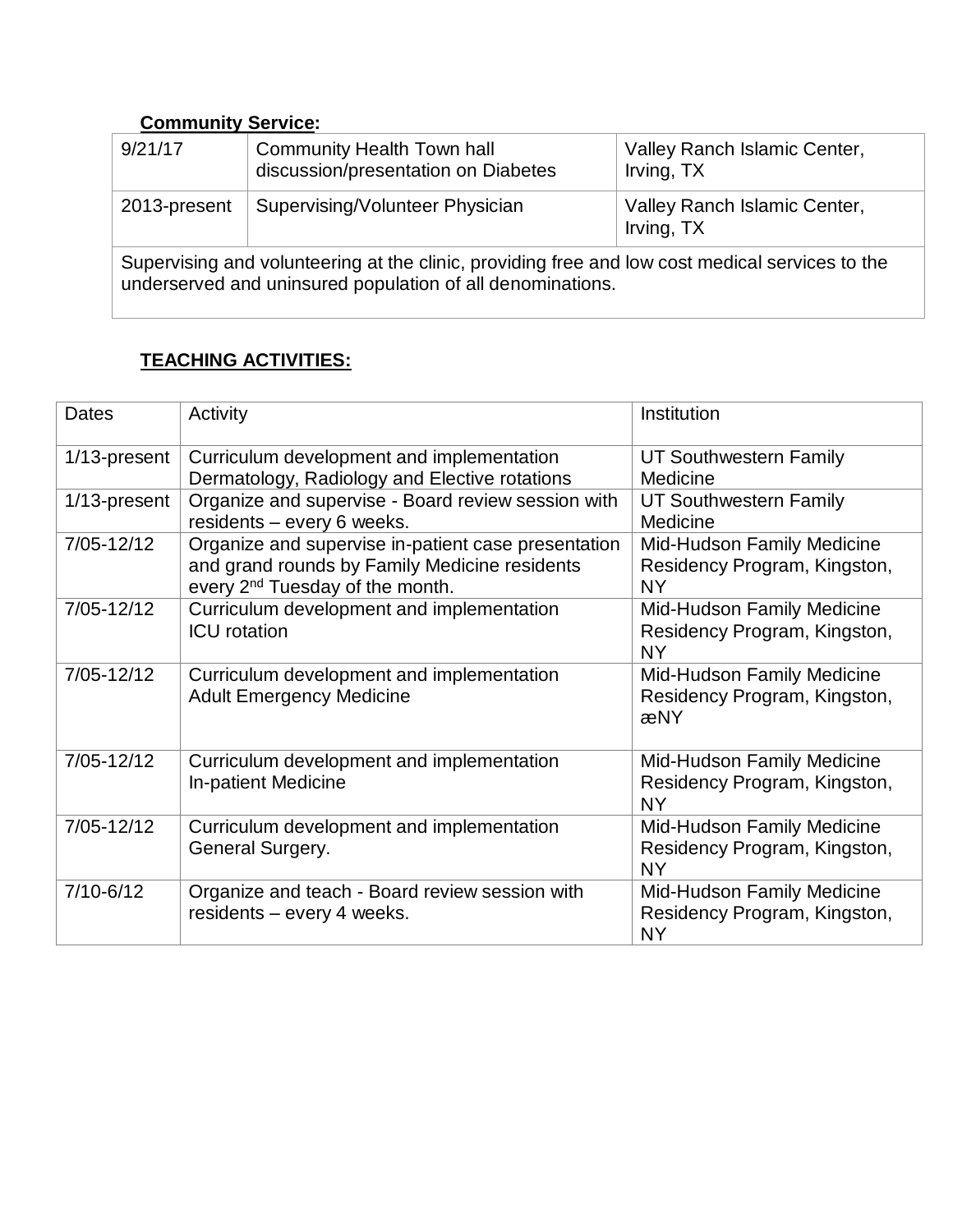# **Didactics and Small Group Teaching:**

| <b>Dates</b>             | <b>Topic</b>                                                | <b>Learner Type</b>                     |
|--------------------------|-------------------------------------------------------------|-----------------------------------------|
|                          | <b>UTSW Dept. of Family &amp; Community Medicine</b>        |                                         |
| 02/21/2017<br>03/21/2107 | <b>Board Review Workshops</b>                               | <b>Residents &amp; Students</b>         |
| 02/07/2017               | Rapid Response- Inpatient Emergencies                       | Faculty, Residents &<br><b>Students</b> |
| 10/11/2016               | <b>Board Review</b>                                         | <b>Residents &amp; Students</b>         |
| 08/02/2016               | <b>Board Review</b>                                         | <b>Residents &amp; Students</b>         |
| 03/29/2016               | <b>Board Review</b>                                         | <b>Residents &amp; Students</b>         |
| 03/15/2016               | <b>Board Review Workshop</b>                                | <b>Residents &amp; Students</b>         |
| 03/08/2016               | <b>Board Review</b>                                         | <b>Residents &amp; Students</b>         |
| 12/22/2015               | <b>TMB Licensing</b>                                        | PGY-3                                   |
| 10/13/2015               | Acute Liver Failure/Liver Transplantation                   | Faculty, Residents &<br><b>Students</b> |
| 06/18/2015               | Wet mount/KOH review                                        | Incoming PGY-1<br>orientation           |
| 06/18/2015               | <b>EKG</b> basic review                                     | Incoming PGY-1<br>orientation           |
| 06/18/2015               | <b>CXR</b> reading review                                   | Incoming PGY-1<br>orientation           |
| 03/10/2015               | <b>Board Review</b>                                         | <b>Residents &amp; Students</b>         |
| 01/09/2015               | Where to draw the line                                      | <b>Residents</b>                        |
| 01/07/2015               | Moonlighting, Fellowship & Licensing                        | PGY-3                                   |
| 08/05/2014               | <b>Infantile Colic</b>                                      | Faculty, Residents &<br><b>Students</b> |
| 02/25/2014               | <b>Updated Cholesterol &amp; Hypertension</b><br>guidelines | Faculty, Residents &<br><b>Students</b> |
| 02/04/2014               | UTI in Children                                             | Faculty, Residents &<br><b>Students</b> |
| 04/02/2013               | <b>Acute Liver Failure</b>                                  | Faculty, Residents &<br>Students.       |
| 1//29/2013               | <b>Screening Guidelines</b>                                 | Faculty, Residents &<br>Students.       |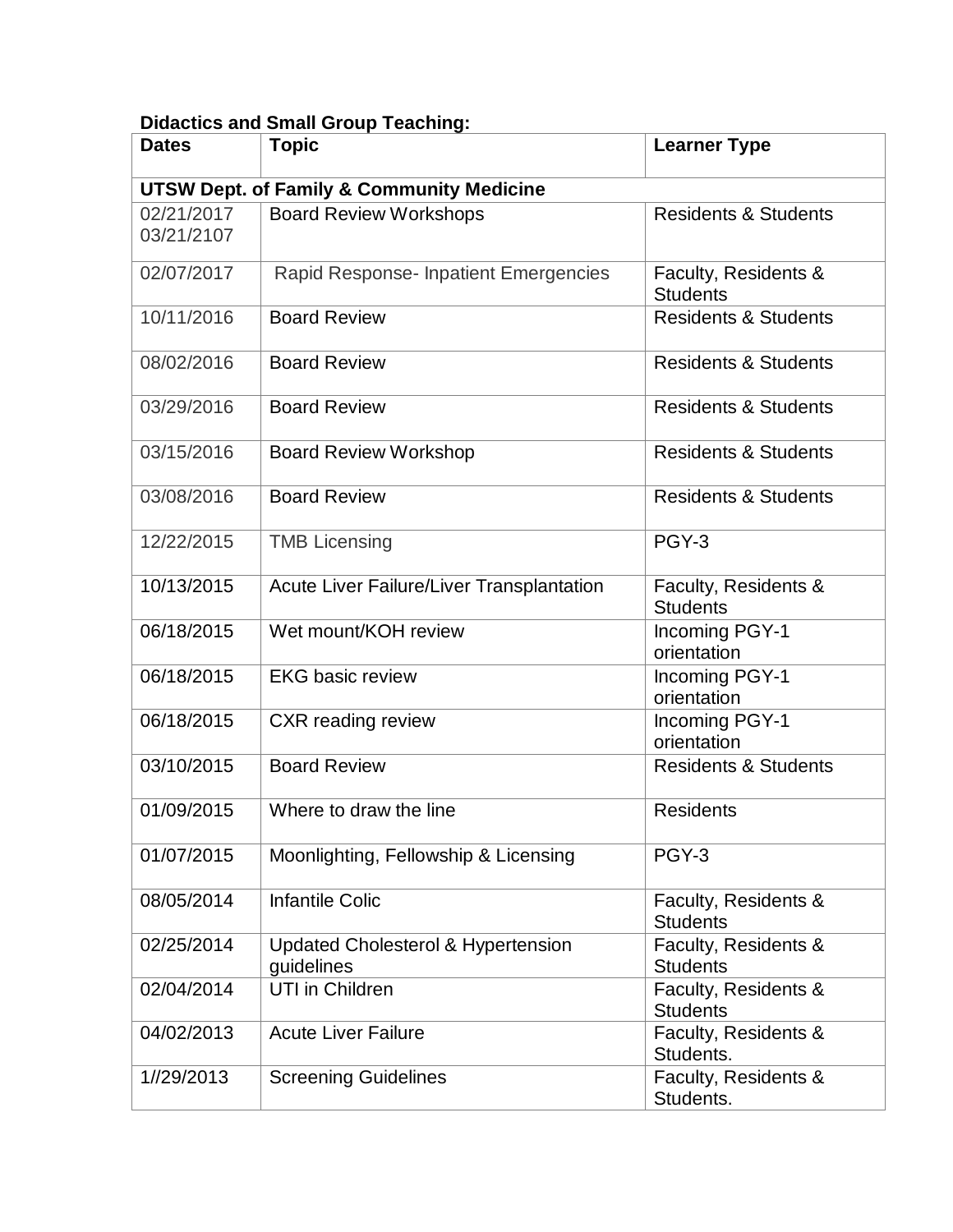| Mid-Hudson Family Medicine Residency Program, Kingston, NY |                                                     |                                 |  |  |
|------------------------------------------------------------|-----------------------------------------------------|---------------------------------|--|--|
| 11/2012                                                    | Diabetes Management - Standard of Care              | <b>Residents &amp; Students</b> |  |  |
|                                                            | 2012                                                |                                 |  |  |
| 09/2012                                                    | Asthma- Updates to Diagnosis and                    | <b>Residents &amp; Students</b> |  |  |
|                                                            | Management                                          |                                 |  |  |
| 07/2012                                                    | Benign Prostatic Hyperplasia                        | <b>Residents &amp; Students</b> |  |  |
| 04/2012                                                    | Hyponatremia                                        | <b>Residents &amp; Students</b> |  |  |
| 02/2012                                                    | <b>Outpatient Clinical Vignettes</b>                | <b>Residents &amp; Students</b> |  |  |
| 01/2012                                                    | Palpable Thyroid Abnormalities                      | <b>Residents &amp; Students</b> |  |  |
| 11/2011                                                    | <b>Acute Liver Failure</b>                          | <b>Residents &amp; Students</b> |  |  |
| 09/2011                                                    | DVT/PE- Stratification, Diagnosis and<br>treatment. | <b>Residents &amp; Students</b> |  |  |
| 06/2011                                                    | <b>Community Acquired Pneumonia</b>                 | <b>Residents &amp; Students</b> |  |  |
| 04/2011                                                    | Introduction to Billing & Coding                    | <b>Residents &amp; Students</b> |  |  |
| 02/2011                                                    | Pre-Op Evaluation                                   | <b>Residents &amp; Students</b> |  |  |
| 09/2010                                                    | <b>CXR</b>                                          | <b>Residents &amp; Students</b> |  |  |
| 08/2010                                                    | EKG-2                                               | <b>Residents &amp; Students</b> |  |  |
| 07/2010                                                    | EKG-1                                               | <b>Residents &amp; Students</b> |  |  |
| 04/2010                                                    | <b>EBV</b>                                          | <b>Residents &amp; Students</b> |  |  |
| 02/2010                                                    | COPD & the GOLD Guidelines                          | <b>Residents &amp; Students</b> |  |  |
| 11/2009                                                    | <b>Heart Failure</b>                                | <b>Residents &amp; Students</b> |  |  |
| 09/2009                                                    | <b>Medical Jeopardy</b>                             | <b>Residents &amp; Students</b> |  |  |
| 06/2009                                                    | <b>MRSA</b>                                         | <b>Residents &amp; Students</b> |  |  |
| 05/2009                                                    | <b>Multiple Sclerosis</b>                           | <b>Residents &amp; Students</b> |  |  |
| 03/2009                                                    | Pneumothorax                                        | <b>Residents &amp; Students</b> |  |  |
| 01/2009                                                    | Post Partum Hemorrhage                              | <b>Residents &amp; Students</b> |  |  |
| 12/2008                                                    | Fever in the ICU                                    | <b>Residents &amp; Students</b> |  |  |
| 10/2008                                                    | <b>Hypertensive Emergencies</b>                     | <b>Residents &amp; Students</b> |  |  |
| 07/2008                                                    | <b>Infective Endocarditis</b>                       | <b>Residents &amp; Students</b> |  |  |
| 05/2008                                                    | Lung Cancer                                         | <b>Residents &amp; Students</b> |  |  |
| 04/2008                                                    | <b>Peptic Ulcer Disease</b>                         | <b>Residents &amp; Students</b> |  |  |
| 02/2008                                                    | <b>Pulmonary Function Tests</b>                     | <b>Residents &amp; Students</b> |  |  |
| 12/2007                                                    | <b>Common Rashes</b>                                | <b>Residents &amp; Students</b> |  |  |
| 09/2007                                                    | Syncope                                             | <b>Residents &amp; Students</b> |  |  |
| 07/2007                                                    | Introduction to Billing & Coding                    | <b>Residents &amp; Students</b> |  |  |
| 05/2007                                                    | <b>Shock- Evaluation &amp; Management</b>           | <b>Residents &amp; Students</b> |  |  |
| 03/2007                                                    | Pre-Op Evaluation                                   | <b>Residents &amp; Students</b> |  |  |
| 01/2007                                                    | <b>Screening Guidelines</b>                         | <b>Residents &amp; Students</b> |  |  |
| 11/2006                                                    | CXR.                                                | <b>Residents &amp; Students</b> |  |  |
| 09/2006                                                    | EKG-2                                               | <b>Residents &amp; Students</b> |  |  |
| 07/2006                                                    | EKG-1                                               | <b>Residents &amp; Students</b> |  |  |